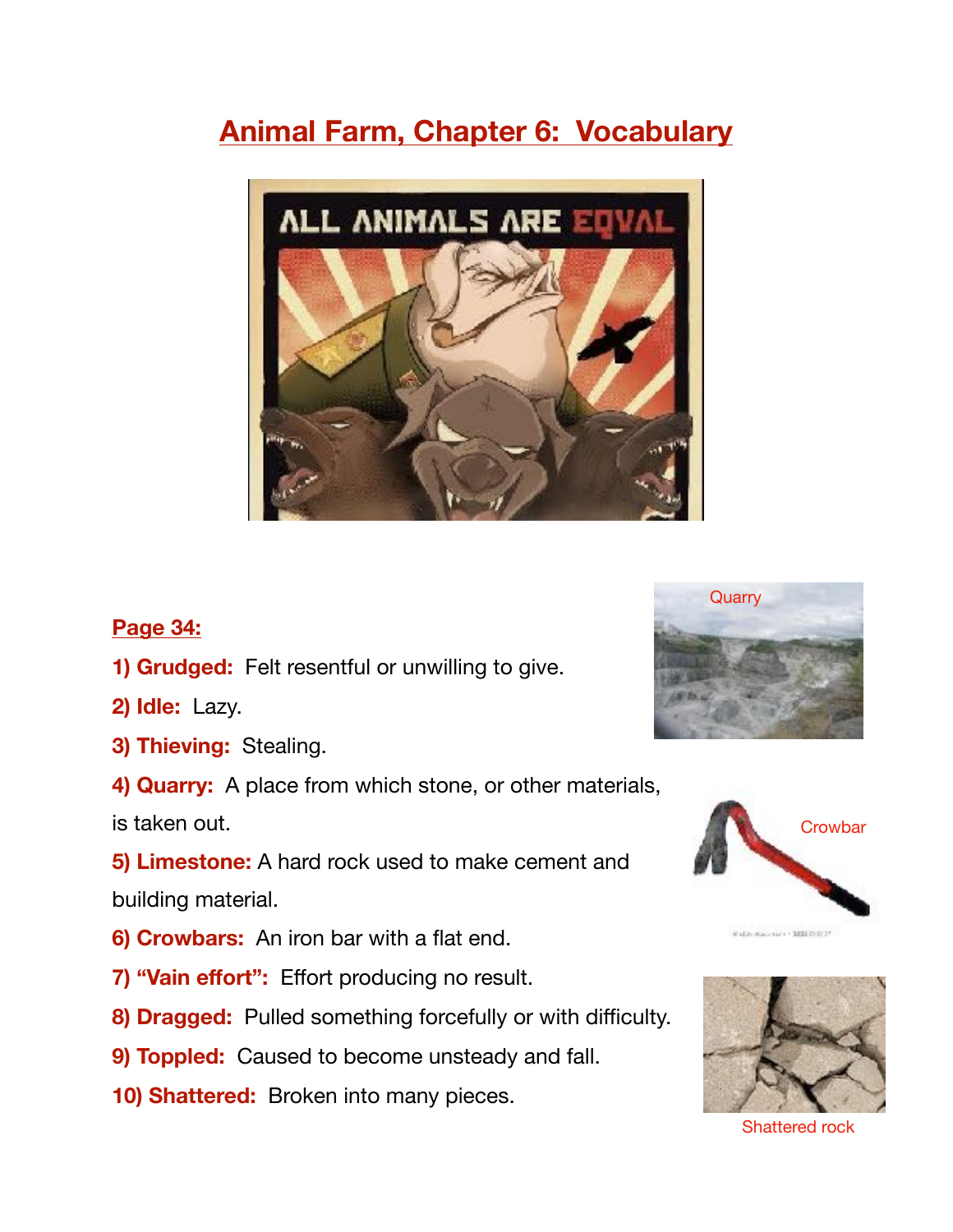### **Page 35:**

- **1) Boulder:** A large rock.
- **2) Toiling:** Working extremely hard; Moving slowly and with difficulty.
- **3) Cockerel:** Rooster.
- **4) Spare:** free.
- **5) Arable land:** Land that can be used for planting and growing crops.
- **6) Manure:** Animal dung (poop), used for fertilizing land.

# **Page 36:**

- **1) Policy:** A course of action adopted by a government or a person.
- **2) Engage:** Participate or become involved in.
- **3) Override:** Be more important than everything else.
- **4) Awkwardness:** Embarrassment; Discomfort.
- **5) Burden:** A heavy load; The main responsibility.
- **6) Dismissed:** Sent away; allowed to leave.

## **Page 37:**

- **1) Sly:** Cunning; deceitful; tricky.
- **2) Broker:** A person who buys or sells things for others.
- **3) Dread:** Anticipate with apprehension or fear.
- **4) Bankrupt:** With no money left; impoverished; unable to pay debts.
- **5) Championship:** The vigorous support or defense of someone.









**Cockerel**